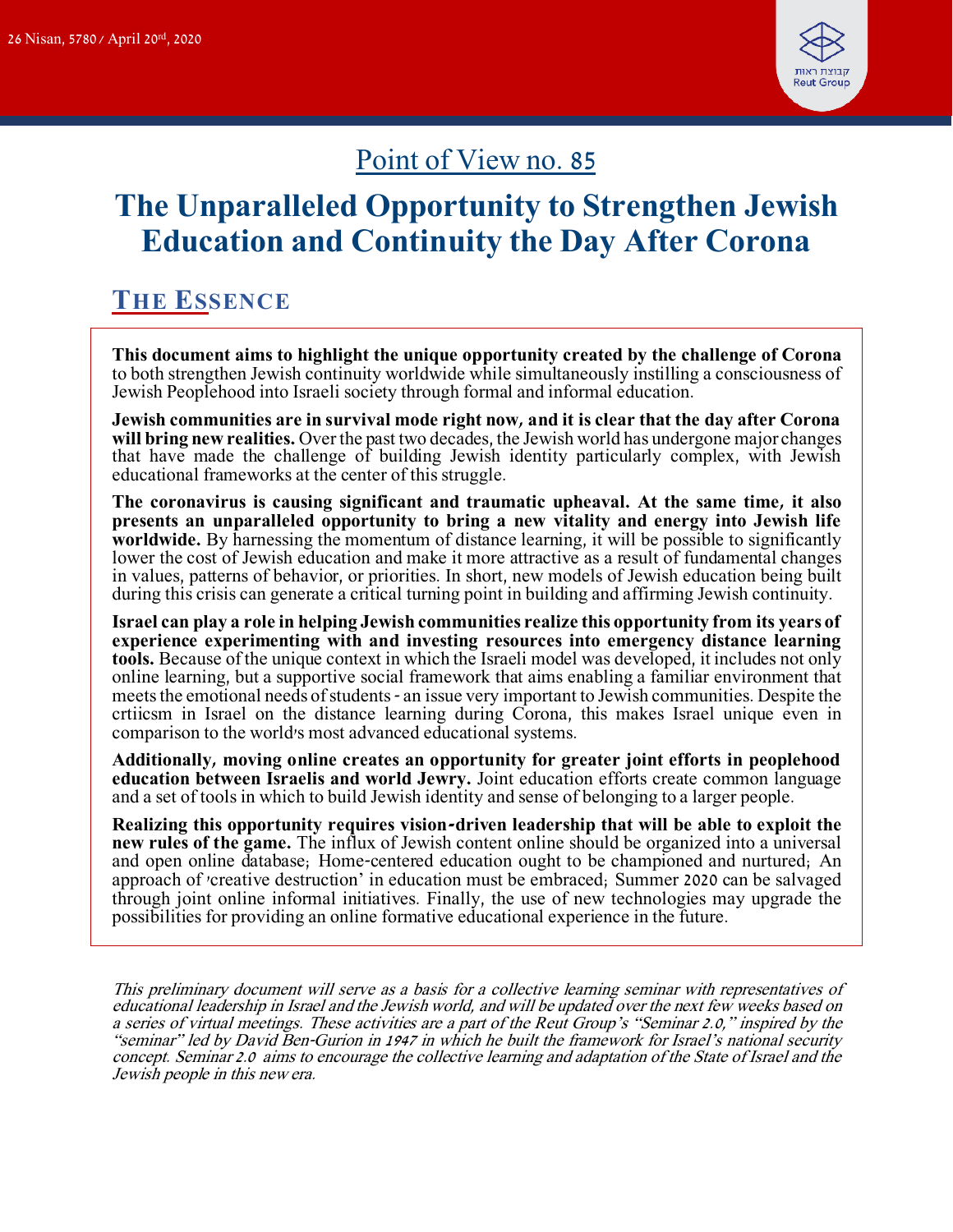### **CORONA'S IMPACT ON JEWISH EDUCATION & CONTINUITY**

- 1. **The immediate challenge:** Corona is heavily impacting Jewish communities around the world, and the crisis has the potential to fundamentally change Jewish communal life as we know it. Jewish communities' available resources will have narrowed and the activities ofsurviving organizations will be trimmed down, with focus being given to addressing the community's most basic needs.
- 2. **The Long-Term Challenge: Jewish Continuity** In the last two decades, Jewish communities around the world have experienced tremendous upheaval. Among other trends, traditional community frameworks have weakened while the power of non-establishment organizations have strengthened, connection towards Israel has become more complex, especially in the United States, Jewish religious streams have morphed and diversified, and Jewish philanthropy has evolved. All of those trends are making the challenge of maintaining Jewish identity and continuity, and Israel engagement more complex
- 3. **Jewish educational frameworks have become the central vehicle towards building Jewish identity amongst world Jewry. As such, Corona's impact on Jewish education is of central concern regarding Jewish continuity efforts.**

#### **JE WIS H ED U C AT IO N: EF FE C T IVE BU T NO T IN C LU S IV E**

- 4. In general, **Jewish educational frameworks are effective in building a Jewish identity amongst its recipients.** Beginning in the 1950s, American Jewish institutions became the central forum for building and preserving Jewish identity. Through day schools, Hebrew schools, youth movements, summer camps, delegations to Israel and educational programming for adults and families, Jewish communities are able to give their members a formative personal educational experience.
- 5. **However, the reality is that many young Jews do not receive Jewish education based on lack of affordability or attractiveness.**
	- \$ **The major flaw of Jewish education is its high cost** -Jewish education has become too much of a financial burden for many families, particularly in the US.
	- \$ **There is no standardization within Jewish education -** Quality of education varies between communities. As such, "Jewish education" refers to a collection of different approaches with a range of effectiveness and results.
	- $\blacktriangle$ **The weakening of the community framework and the sense of collective affiliation** - the younger Jewish generation has become more indifferent to its Jewish identity and traditional communal frameworks. This is partly based on the championing of universal norms and individualistic views at the expense of traditional community values.

#### **PE O PL E H OO D ED UC A T IO N IN IS R AE L: A MA J OR CH A N G E**

- 6. **Classical Zionism negated the concept of diaspora. Since Israel's establishment, education in Israel did not include a Jewish World curriculum post-Holocaust**. Thus, the Israeli education system has left Israeli society largely ignorant towards the contemporary Jewish world. This has contributed to the erosion of consciousness and belonging of Israelis to the Jewish collective.
- 7. **Two years ago, a "revolution" started within Israel's educational system around this issue, as "Jewish peoplehood" education began expanding both in formal and informal settings**. Despite the many challenges of these educational units the momentum led by the Ministry of Education, the Jewish Agency, the Youth Movement Council, אhe Joint Council of Mechinot (Pre-Military Leadership Academies) and others, constitutes a significant improvement in instilling a level of "Jewish peoplehood consciousness" within Israeli society.

#### **CORONA'S IMMEDIATE CHALLENGE TO JEWISH EDUCATION**

8. **The ongoing crisis has put a halt to all traditional education programs, bringing about dismissal of vital staff and threatening to shut down all planned activities this summer**, as camps and expeditions to Israel are expected to be canceled. As such, in a post-corona reality, the recovery of Jewish education will start at a low point.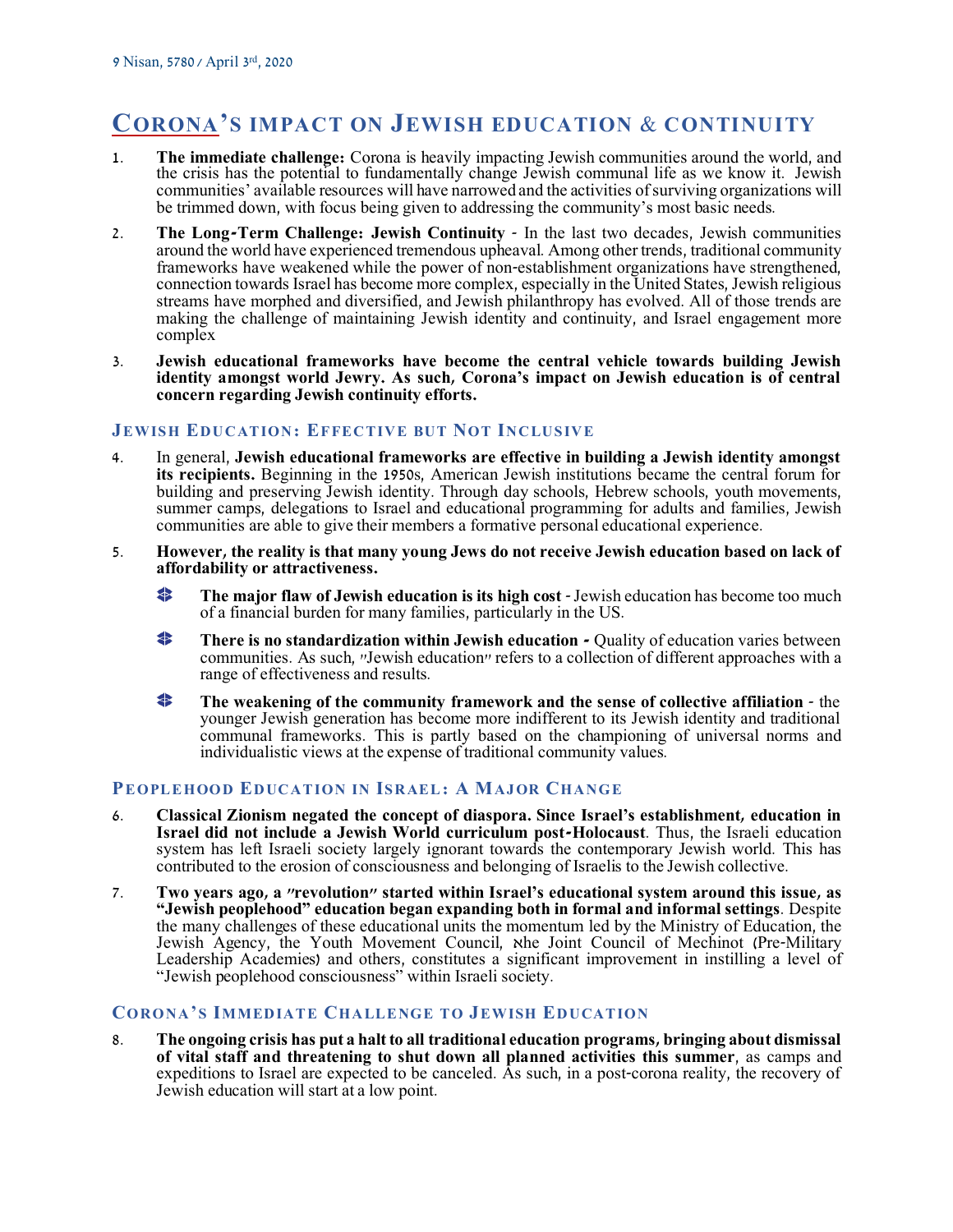9. **Expected depletion of resources -** The crisis is hitting the household economy and Jewish philanthropy. As a result, the Jewish world's shrinking available resources is hurting Jewish education's budget.

### **AN UNPARALLELED OPPORTUNITY**

10. **In the post-Corona world, the most fundamental working assumptions of Jewish communal life worldwide are set to change. It may be that an environment to generate the evolution and dissemination of a more inclusive Jewish education amongst new audiences, will be created.**

#### **CH A N G IN G RU L ES O F T HE GA ME**

- 11. **The economic recession will require a change in Jewish education's financial model as Jewish families struggle to recover during and after this crisis.** Many households cannot afford the cost of Jewish education. Certainly after the crisis, Jewish communities will need an alternative or complementary educational model to compensate for the changed financial reality.
- 12. **Comeback of the community over the individual** During the crisis the value ofJewish communal frameworks has been exemplified in the form of services and assistance. During the long recovery period expected after the crisis, the value of the community as a socio-economic safety net is likely to be more appreciated by young people and the unaffiliated.
- 13. **Solidarity and a stronger Israel engagement -** History shows that pandemics generate greatersense of social solidarity, and it may be in the aftermath of Corona, the Jewish community will be able to deal with sensitive issues in a greater civil discourse. In recent years, high polarization has politicized learning and discussion around Israel within certain Jewish educational frameworks, and some organizations decided to disengage from this issue as a result.
- 14. **Lifelong learning: Corona has initiated a global leap of technological literacy**, particularly amongst the older population who are adapting to remote communication technologies. This can be utilized to create informal online educational frameworks as part of Jewish lifelong learning initiatives.

#### **BOOSTING REMOTE EDUCATION**

- 15. **The 'cloud' has become saturated with Jewish content as distance learning becomes the norm.** The disabling of traditional educational frameworks has led to the ongoing creation of significant amounts of educational material online in a variety of subjects, levels and languages. Greater integration of distance learning and online resources has the potential to dramatically reduce the costs of Jewish education.
- 16. **Israel has the potential to significantly contribute to distance learning based on years of emergency preparedness.** The security challenges facing Israel led the Ministry of Education to prepare an emergency education system years ago:
	- ♣ **The Israeli model not only includes distance learning as a substitute for classroom learning, but also a supportive social-educational framework** that provides students with an emotional response. This makes Israel unique even in comparison to the world's most advanced educational systems ( See Eli [Hurwitz](https://www.edunow.org.il/edunow-media-story-257762) in Hebrew).
	- ❤ Despite criticism within Israel regarding remote learning during Corona, it is conjectured that **the years of planning, the annual drills and the technological tools now being used could be an asset** to Jewish communities who will want to expand the scope of remote schooling in their educational systems.
- 17. **Collective Learning Opportunity: The potential for modeling and adapting effective programs** - A more meaningful integration of distance learning within Jewish education will facilitate the transfer of knowledge and educational content between communities.
- 18. **Potential for a joint Israel - World-Jewry Peoplehood narrative and programming –**
	- 零 The existence of different frameworks in creating and building Jewish identity has contributed to the 'consciousness gap' between Israel and world Jewry. As such, creating shared content